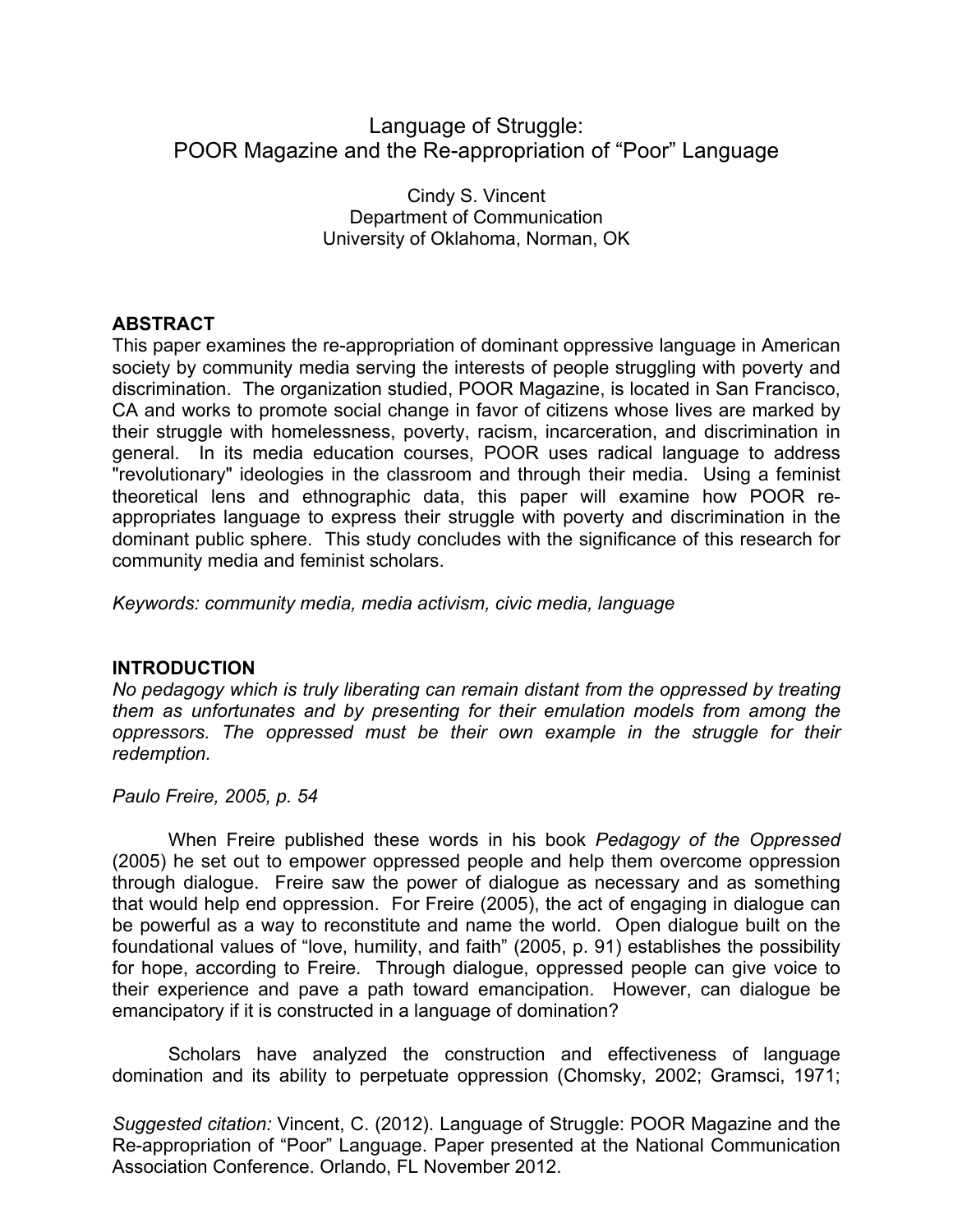Herman & Chomsky, 2002; Marx, 1978). Language domination has been viewed as the ability to reinforce hierarchical structures through the domination of a primary language at the expense of foreign languages or languages viewed as extraneous to the primary language. For example, after the Spanish conquest of the Aztec empire indigenous people were forbidden to speak their native tongue through an act of language domination. Through language domination hegemonic ideologies can be reinforced to ensure dominant people, languages and ideologies remain in power. However, in more recent years, feminist scholars have focused on how women can re-appropriate dominant languages and use them in emancipatory processes (Anzaldúa, 2002; Daly, 1990; Haraway, 2009; Hartmann, 2009; Irigaray, 1999; Irigaray, 2009; Rodríguez, 2001; Rodríguez, 2002; Tong, 2009). Feminist scholarship is helpful when examining how powerless groups can re-appropriate language for their own emancipation. When constructing dialogue of change it is necessary for vulnerable communities to be able to engage in communication in a form of language that is not domineering or oppressive (either different from the dominant language or through a re-appropriated form).

This paper will apply a feminist theoretical lens to examine how a community media initiative re-appropriates oppressive language for the emancipation of their community members. By looking at the writings of feminists across different waves and feminist perspectives, this paper hopes to explain how community media organizations can re-appropriate oppressive languages to contribute their experiences to the larger social dialogue. Various feminist scholars condone the use of language that reflects marginalized perspectives that are outside patriarchal hegemony. By taking language that is largely used to marginalize and through the process of engendering new values, subjugated people can restructure language domination and shift it towards emancipation.

Using ethnographic data, this paper will examine the community media organization POOR Magazine and how poor people can re-appropriate oppressive language and use it to counter-balance the discriminatory coverage of them through commercial media. Through their media production and education courses, POOR condone the use of language that accurately reflects struggles with poverty and discrimination. The language they construct in the process would probably be deemed unacceptable in most institutional settings but strives to accurately and honestly portray their struggle somewhere outside of the patriarchy binary. This paper argues that by reappropriating dominating language and creating language engendered with favorable values towards their community, POOR makes progress towards emancipation and civic engagement.

The next section will provide an overview of POOR Magazine and the community education initiatives it provides. A brief summation of patriarchal binary construction will be explicated to unfold the contextual foundation of this study. The analysis for this study will examine ethnographic data through a feminist theoretical lens. Various feminist perspectives will be used as a theoretical toolkit with which to examine the data and inform insightful findings. The paper will then complete with concluding thoughts and implications for future research.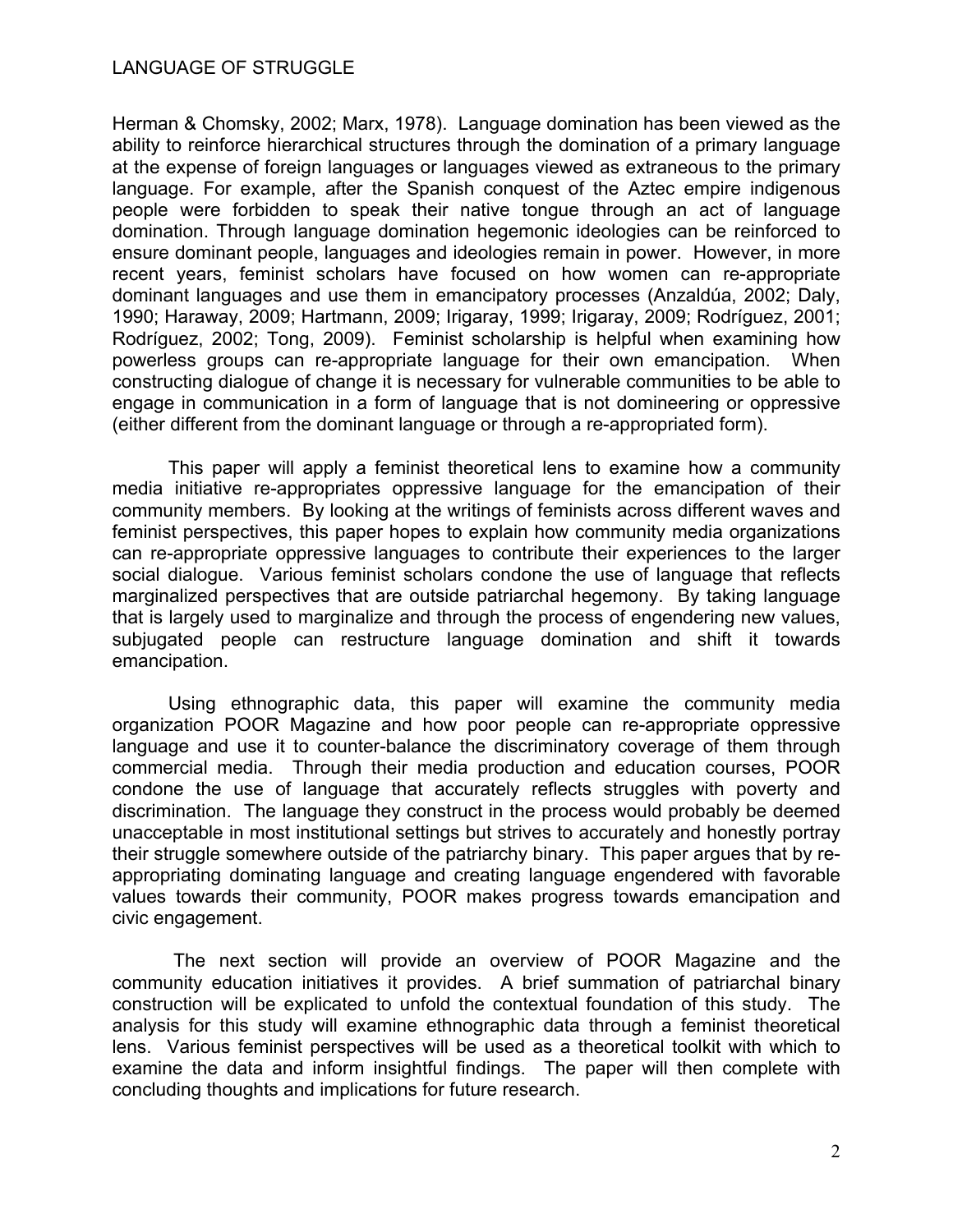#### **POOR Magazine as Community Media**

POOR Magazine is a poor people/indigenous people led grassroots, non-profit arts organization dedicated to providing revolutionary media access, education, arts and advocacy to youth, adults and elders in poverty. The concept of revolution is at the root of what POOR aspires because the organization believes they are engaging discriminated people in new and dramatic ways. POOR is located in San Francisco, CA, and works to promote social change in favor of citizens whose lives are marked by their struggle with homelessness, poverty, racism, classism, disability, immigration, incarceration, and discrimination in general. The organization was created by Tiny, aka Lisa Gray-García, and her mother Dee in 1996. They launched a concept known as poverty scholarship and they were in fact, poverty scholars. Through poverty scholarship POOR builds power with the recognition of scholarship and knowledge already held by the students at POOR (Tiny, 2011). True to its namesake, POOR Magazine could initially only afford to print a few issues before its budget was exhausted. However, thanks to the accessibility of new media technologies, POOR has been able to continue its mission with online publishing.

POOR Magazine operates as a community media center that focuses on three core areas: art, education and media. As part of their arts concentration, POOR provides various projects for community members to include: Po' Poets Project, a poetry initiative; welfareQUEENS, an activist media initiative for mothers and women on Welfare; Hotel Voices, a theater project addressing important poverty issues; Los Viajes/The Journeys, a publication written by community members describing their personal struggles and journeys; the Al Robles Living Library Project, a community literary project that cultivates poetry, literacy and performing arts; and Poverty Hero Proiect, a literary and visual arts project honoring the lives of people struggling with poverty and discrimination (POOR Magazine, 2010).

In addition to their arts focus, POOR also concentrates on community education needs through several projects including: the Race, Poverty, & Media Justice Institute, which provides media education and scholarships for poverty scholars (scholars struggling with poverty who hold true knowledge about poverty through their experiences and struggles); PeopleSkool or Escuela de la Gente, which provides education for people struggling with poverty or homelessness; F.A.M.I.L.Y. Project, a child care service and youth art project; HEAL, education and emotional support for those dealing with substance abuse, violence and mental illness; and WeSearch, research projects revolving around poverty issues (POOR Magazine, 2010).

The third core area at POOR focuses on media. Although media plays a role in each of their core areas, in this area community members are able to take a hands-on approach to media production and publication through various projects to include: PoorNewsNetwork (PNN), where community members implement the media skills they learn through Escuela de la Gente; PNN TV, a video production and broadcasting project; PNN Radio, a radio production and broadcasting project; POOR Magazine, a revolutionary journalism project; POOR Press, book preparation and publication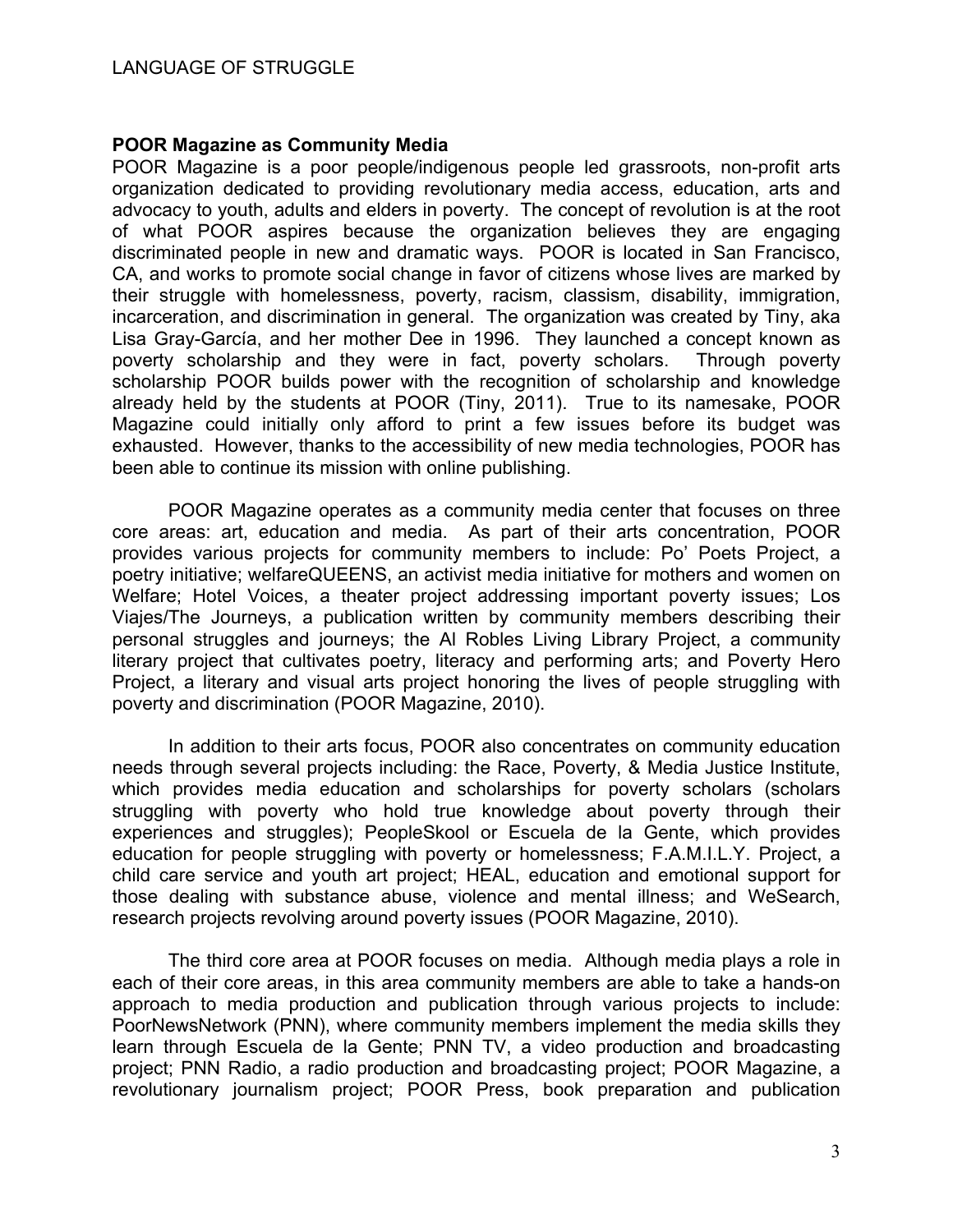opportunities; Indigenous People's Media Project, a media initiative for indigenous people struggling with poverty and discrimination; Voces de Immigrantes, a media initiative for immigrant media education/publication; Youth in Media, media created and published/broadcasted by youth scholars locally and globally; and Community Newsroom, monthly journalism meetings to assign reporting staff news stories (POOR Magazine, 2010; Crump, 2010).

Apart from producing community media, POOR Magazine also provides both media education and media access to people struggling with poverty. Thanks to POOR Magazine, community members are able to voice their stories, ideas, and opinions in a variety of media including books, radio programs, blogs, online videos, and news articles on the POOR website and in local publications. POOR Magazine also offers courses on media production (radio, television, and publication) and investigative journalism ("digital resistance"), as well as courses on research methods, awareness of systematic oppression, and constructive ways to resist oppression through media and education. In an interview published through the San Francisco Bay Area Independent Media Center (Indybay) (Angola 3 News, 2010), Tiny states:

How do you ensure that the silenced voices of people in poverty are heard? By addressing the subtle and not so subtle ways in which our voices and research and scholarship is separated out and suppressed. We teach on our forms of media revolution and media justice at the Race, Poverty, & Media Justice Institute and PeopleSkool.

Community members are able to take advantage of these opportunities through the personal support POOR provides in addition to education and media production. This support includes transportation to and from the POOR office, assistance in transportation for children, on-site child-care, meals, on-site direct legal advocacy, and monetary stipends for time spent learning with POOR. Through these initiatives POOR Magazine works to create change models for long-term economic sustainability and attempts to facilitate agency for people in struggle from many different cultures, races and generations.

## **Patriarchy and the Construction of the Binary**

The patriarchal binary construction dates as far back as classic Greece and Aristotle. In forming his syllogistic and enthymematic reasoning, Aristotle simultaneously established the patriarchal binary, separating and establishing values for some aspects of life over others, like rational thought over carnal desire, the self over the other, and men over women. In response to this, feminist theory and literature seek to determine how we can get away from this rationale. Some feminists believe we should keep the binary but re-appropriate the values while others feel we should destroy the binary in its entirety (Tong, 2009). The case study examined here will look at how one community media organization attempts to do both through "revolutionary" educational courses. Through empowerment and knowledge, students learn revolutionary ideologies that make them question the dominant ideological structure in society. Students then apply this knowledge in their media production in their attempt to create a language of struggle. The next section will address the methodology for this study and will be followed by the data analysis results and findings.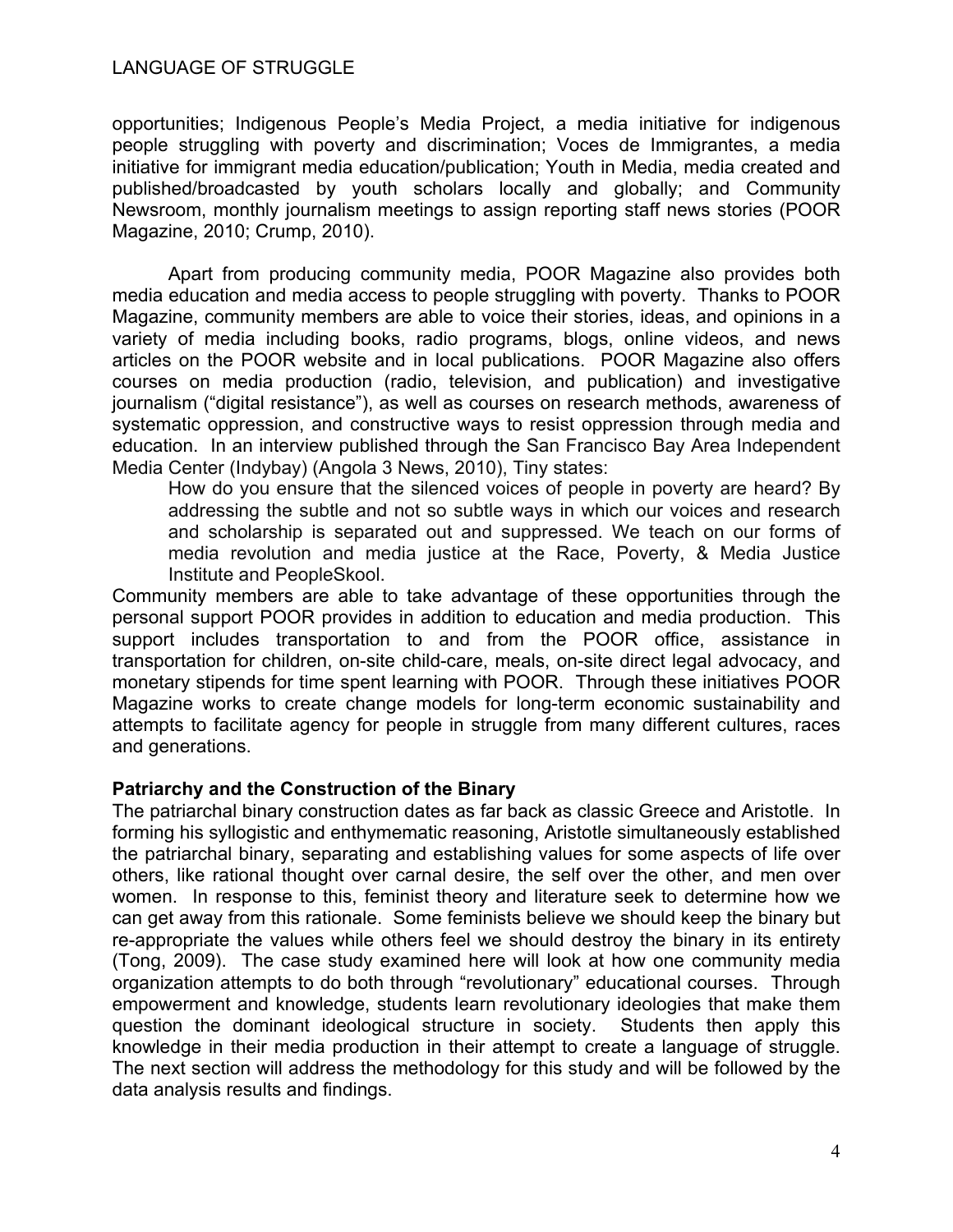#### **METHODOLOGY**

In its efforts to engage and build power with its demographic audience, comprised of underrepresented, misrepresented and silenced communities in the San Francisco Bay Area, POOR provides PeopleSkool/Escuela de la Gente, an educational initiative designed to teach community media production. This study used participantobservation ethnography for the case study of Escuela de la Gente at POOR Magazine. During this ethnography, the interactions of community media producers, organization staff members and individual participants in community media training and organization knowledge were observed. The participant-observation took place at the POOR Magazine office in San Francisco, CA. The site also included off-site activities at San Francisco City Hall and within the POOR Magazine neighborhood where protests, inthe-field reporting, and spoken word activities occurred as part of the Escuela de la Gente activities.

I conducted participant-observation ethnography with POOR Magazine over the course of two months, twice a week for eight weeks. I enrolled in Escuela de la Gente to observe the educational process first hand and watched and participated alongside local community members as they learned to use new media technologies and to respond to the mainstream media's misrepresentations and stereotyping of their communities. Participation in the courses facilitated my understanding of the role of participants engaging in the educational training program for community media production and community building. Interacting with participants from an instructor role also helped me understand the role of the organization staff members and their interaction with participants. In my ethnographic fieldwork I embraced a Freirean approach to shared knowledge and dialogue of equals (Freire, 2005). I feel this approach to ethnography best compliments a feminist theoretical lens in which my very actions in researching work to try and correct the historical oppression some researchers have placed on their research participants (Strier, 2006). In my interactions with POOR Magazine staff and community members, rather than assuming any superior knowledge, I attempted to create a dialogue of knowledges where the participants and I equally shared our own knowledge for the benefit of each other. I sought engaged conversation between my academic perspective and the experiential knowledge and understanding of POOR participants. Listening to POOR participants as legitimate producers of their own knowledge and perspectives allowed me to form a greater understanding of the organizational process and the participants' experiences as will be further explicated below.

In my participation and observation with POOR Magazine, I attended classes, observed protests, wrote articles, recorded press conferences, assisted with F.A.M.I.L.Y. Project and taught video production, among other activities. Escuela de la Gente provides education for people with limited access to formal education channels. The program runs for nine weeks and provides training in art and media production and courses in language domination, bi-lingual education, and class struggles from the poor perspective. Once students complete the initial program, they have the option to continue in an advanced program that includes book publishing and advanced media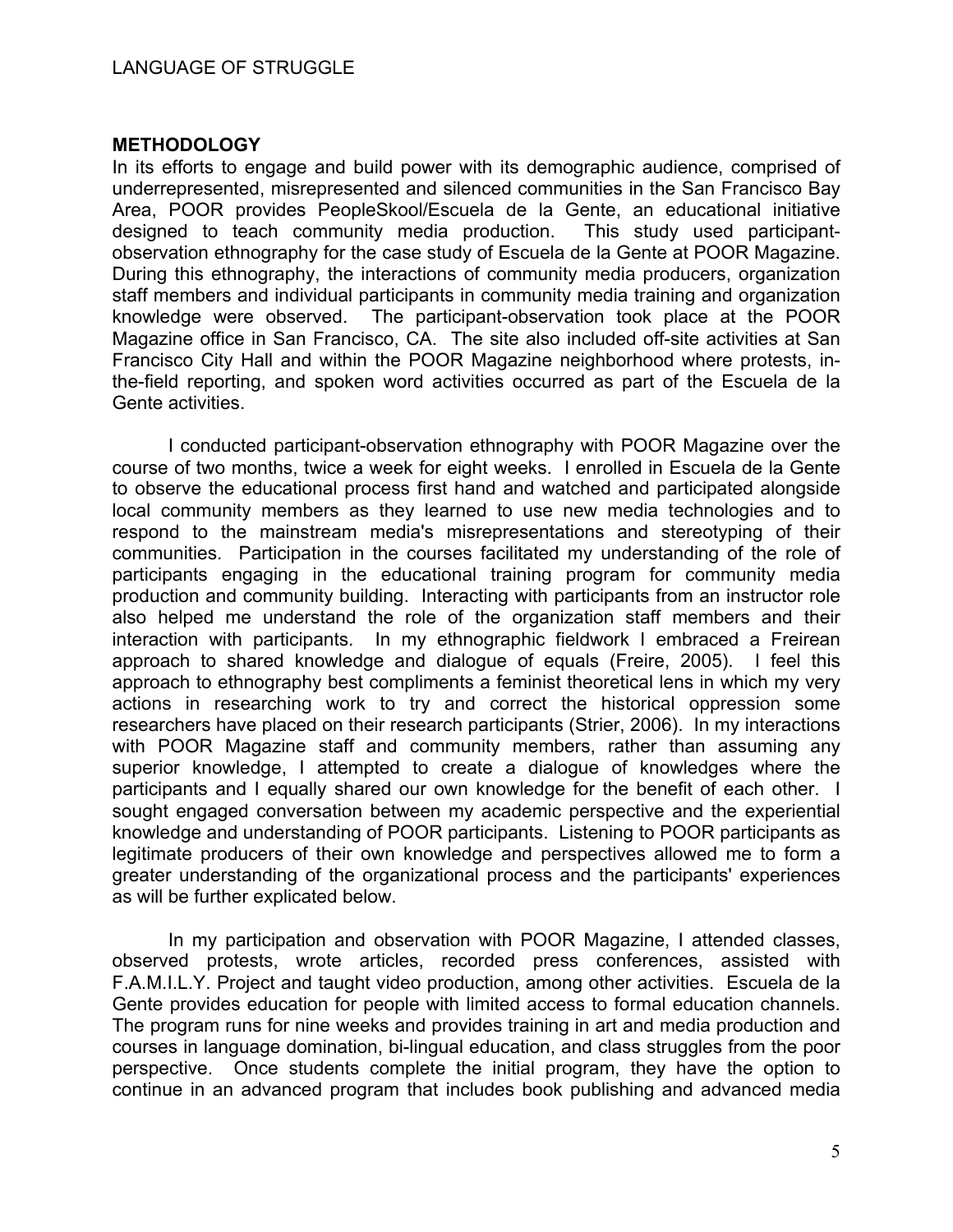production. After completion of the advanced program they are also eligible to work as reporters for POOR Magazine. During my enrollment, the POOR Magazine office was filled with both first-time and advanced students.

I analyzed the ethnographic data using a feminist theoretical lens. The ethnographic field notes were analyzed through open coding, consisting of a close textual reading line by line to determine portions of text that could develop potential themes. Throughout this process a constant comparison of categories was conducted in which each new code was compared against former codes to ensure consistency of coding and reliability in data (Strauss & Corbin, 1990). At this point, codes transitioned from the previous descriptive form of coding to a more analytical/theoretical coding process by re-examining the data under a feminist theoretical lens (Singer, 2009). The following section details the results and findings of this analysis.

#### **Articulating Struggle through Language Re-appropriation**

Through Escuela de la Gente, students learn revolutionary concepts and ideologies that help shape and articulate their voice when describing their struggle with homelessness, poverty and/or discrimination. These concepts are conveyed through two classes: Language Domin-Action and Her-story & Resistance. The Language Domin-Action class is held every Tuesday and addresses language history and meaning, how language can be used as a form of oppression, and bilingual English/Spanish education. Within this course the instructor addresses the power of language and its ability to oppress or emancipate. According to the instructor, "Language, words and media are the first line of defense and the first line of attack. Education is a privilege of the wealthy; therefore, I am not here to educate, I am here to share knowledge." The class places emphasis on deconstructing language as a tool of oppression and reconstructing it as a tool of liberation.

The conception of deconstruction stems from Jacques Derrida (1980), in which to deconstruct language one must break down the text and eliminate its inherent dichotomous language. According to Derrida (1980), a gap is created between the signifier and signified, which creates a divergence between language and reality. In this sense, language eludes reality because there is an open-ended play between the presence of one signifier and the absence of others. Feminist scholar, Hélène Cixous (Cixous & Clément, 1986) expanded upon Derrida's concept of deconstruction by urging feminists to create their own style of writing and to break out of the binary. Cixous questioned the entire binary construction and saw writing as a way out of it. For Cixous, the experience of woman is unknowable and unthinkable because women are trapped in patriarchal language. This conception of unknown experience applies to the community members at POOR who use their writing and media as a way to share their experience in the larger public sphere. By identifying the patriarchal language that excludes their voice, the students are then able to construct language that allows them to articulate their struggles.

Also within the Language Domin-Action course, students are asked to reflect on the attitudes they were raised with towards education: If they have ever felt ashamed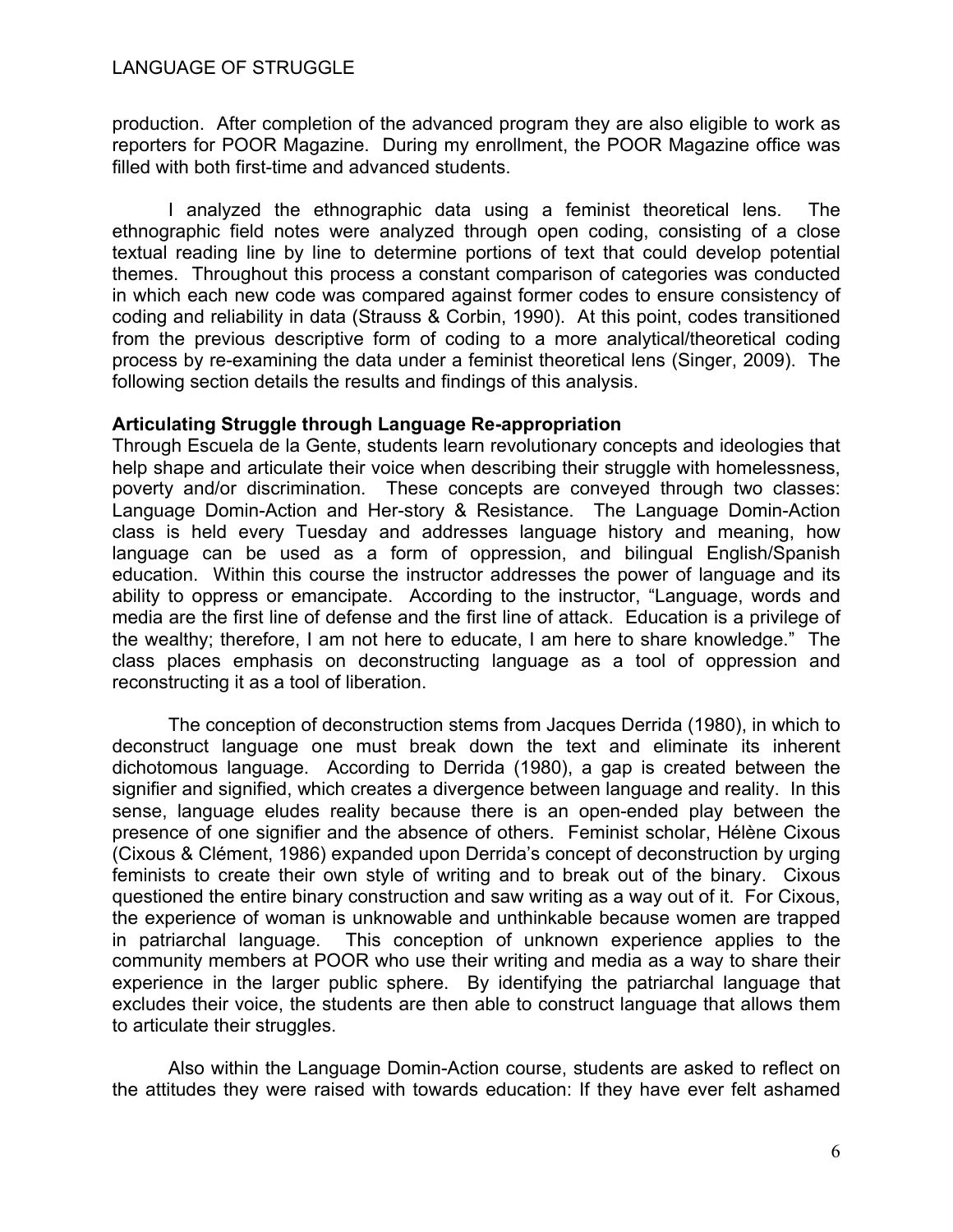about their level of education and if they have ever made others feel that way for their lower level of education. In response to this several students share experiences of having felt ashamed for their lack of education or intelligence. For example, one student tells the class that due to her family struggles and migration to America she never attended school until she was 13-years-old. When she could finally afford the time to commit to her education the school she attended did not know where to place her because she was so far behind. The school decided to put her in a first grade class to learn English with six-year-olds, which humiliated her and made her self-conscious of her education. Another student, who has struggled with a learning disability his entire life, shares his experience of growing up where his father and other influences in his life told him he was stupid because of his learning disability. To this day he still believes this to be true despite the fact that he is a revolutionary journalist and community activist.

The sharing of experience is believed by some feminist scholars to be another way out of the patriarchal binary. According to Gloria Anzaldúa (2002), what we experience should teach us how to shift how we interact with our experiences. By giving validity to our experiences and valuing them we learn to fight against those who devalue them and oppress us. Anzaldúa (2002) not only encourages embracing experience but living within those moments of experience to avoid negating their value and living within the binary.

By writing about the always-in-progress, transformational processes and the constant, on-going reconstruction of the way you view your world, you name and ritualize the moments/processes of transition, inserting them into the collective fabric, bringing into play personal history and fashioning a story greater than yourself. (Anzaldúa, 2002, p. 559)

Through the Language Domin-Action course, students are encouraged to share their experiences and relive the moments of those experiences (even if and *especially* if it is painful), in order to transvaluate their experiences and break out of the patriarchy binary.

In this class, the instructor also addresses forms of oppression through academic institutions and ways to fight oppression. According to the instructor:

No one can make you feel inferior without your permission. To fight against this, there are two ways to tear down the walls of oppression: Inside the fort and outside the fort, in order to do that we have figure out how to tear the walls down.

This conception is also reminiscent of Anzaldúa (2002) when she draws attention to the fact that "The new paradigm must come from outside as well as within the system" (p. 541). POOR sees their educational effort as an attempt to subvert institutional oppression from the outside. To address academic oppression, the instructor shows that historically, researchers would go to third world countries or poor areas in the U.S. and subject their perspective to the people they were attempting to help. In doing so, the researchers simultaneously continued the oppression of the people by marginalizing their experiences and silencing their voices and ideas. The instructor points out that the "subjects" eventually said, "If you are here to save me, thank you, but keep walking. But if you recognize that your liberation is tied with mine, then let's hold hands and work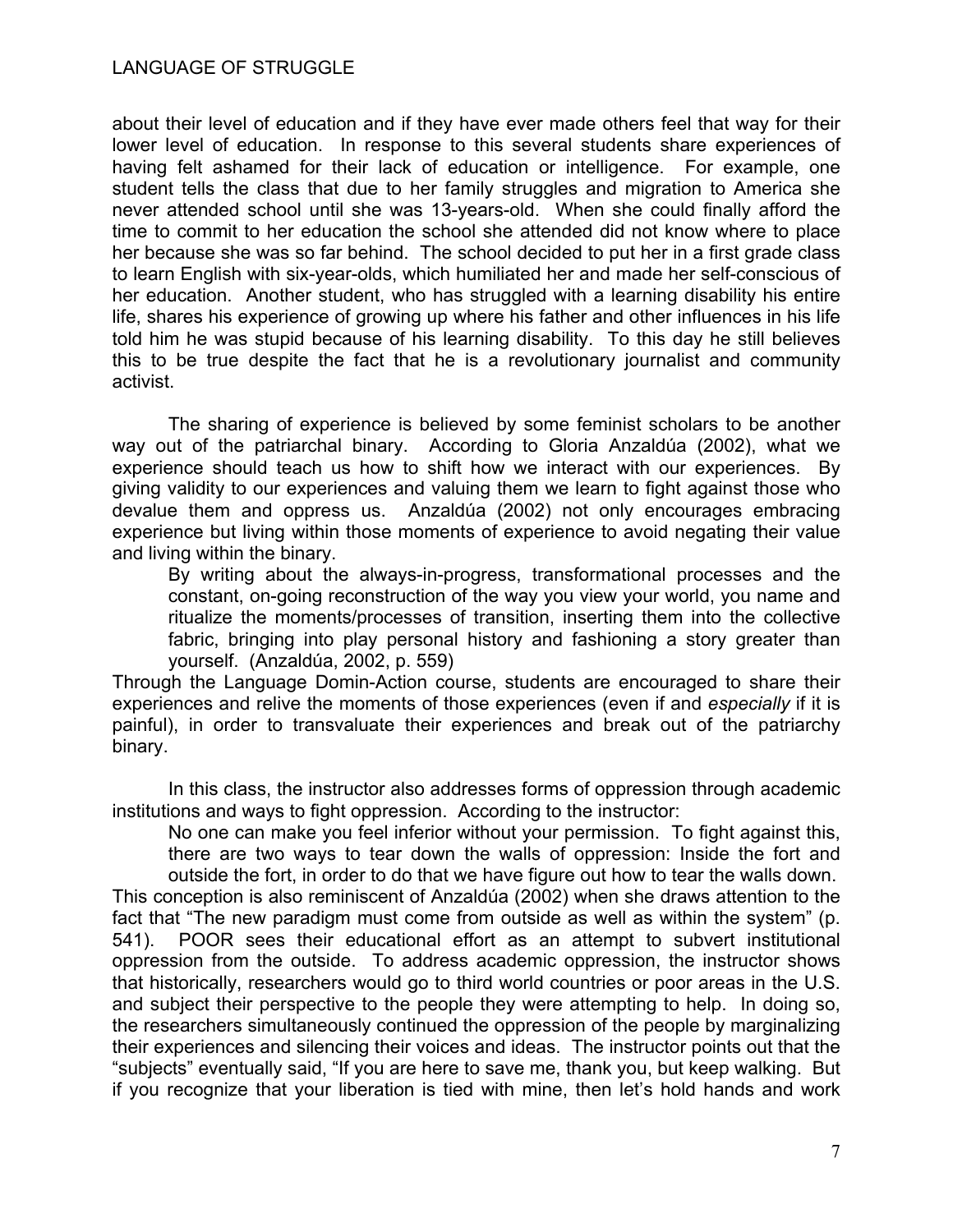together." POOR's acknowledgement of the benefit and embrace of knowledge outside of academic institutions is also reminiscent of Anzaldúa and her observation of a cultural shift towards a "feminization of knowledge" where alternative views are now being accepted as legitimate forms of knowledge. According to one class handout:

We have established a new kind of scholarship, The Scholarship of Poverty. This scholarship has a new canon with new designations for greatness. Survival itself, through extreme poverty and crisis, houselessness, racism, disability and welfare to name a few are what you need to qualify for poverty scholarship.

In POOR's education courses they strive to teach their students that their alternative educational system is as valid as higher-education institutions and that their existence outside of the binary will help to emancipate their students.

In the Language Domin-Action course the instructor also addresses ways to fight oppression stemming from the mass media. For example, a discussion is led regarding the U.S. Social Forum and its history in trying to help marginalized people fight against corporate control. However, the social forum never incorporates the people it tries to help so it in turn continues the cycle of marginalization and oppression. This topic starts a discussion on the activists and protestors at the G8 Summit, which happened concurrently with the U.S. Social Forum, where many activists were portrayed in the media as violent anarchists wreaking havoc for a destructive goal. One student asks how constructive activists could avoid the negative media representation of being compared to anarchists, which he considers to be a negative term. The instructor responds by saying that the mass media intentionally create the negative connotations given to terms like anarchy, activist, poor people, and homelessness and in the battle to fight language domination, the people have to take back and re-appropriate the negative connotations placed upon them. Second wave feminists also observed the problem of negative societal representations and in response asserted ways for feminists to re-appropriate language to restructure the power of feminine values. Second wave feminist, Marilyn French (1985), believed as part of patriarchal domination over women, the dominant societal language condoned men's values more than women's. In response to this, she and other second wave feminists like Mary Daly (1990) encouraged women to reject all values of femininity as "man-made constructs" and instead condoned transvaluation to re-appropriate negative terms for females like "bitch" and "spinster." By identifying the media's negative misrepresentation of activists, POOR educates students to be media literate as well as critically conscious of dominant, oppressive language. Once awareness is raised, students can then learn to re-appropriate the negative connotations and fight against oppressive language.

At Escuela de la Gente, the Her-story & Resistance class is held every Thursday and addresses important issues that do not fit into the curriculum of the other classes. These issues consist of domestic violence, racism, disability rights, borders, systems violence, and the non-profit industrial complex among others. When addressing domestic violence, the topic is spread over two class sessions with different voices by student/instructors conveying their experience. When the first student/instructor teaches her session on domestic violence she begins by addressing who she believes to be the primary oppressors and perpetrators, which are mainly men but also the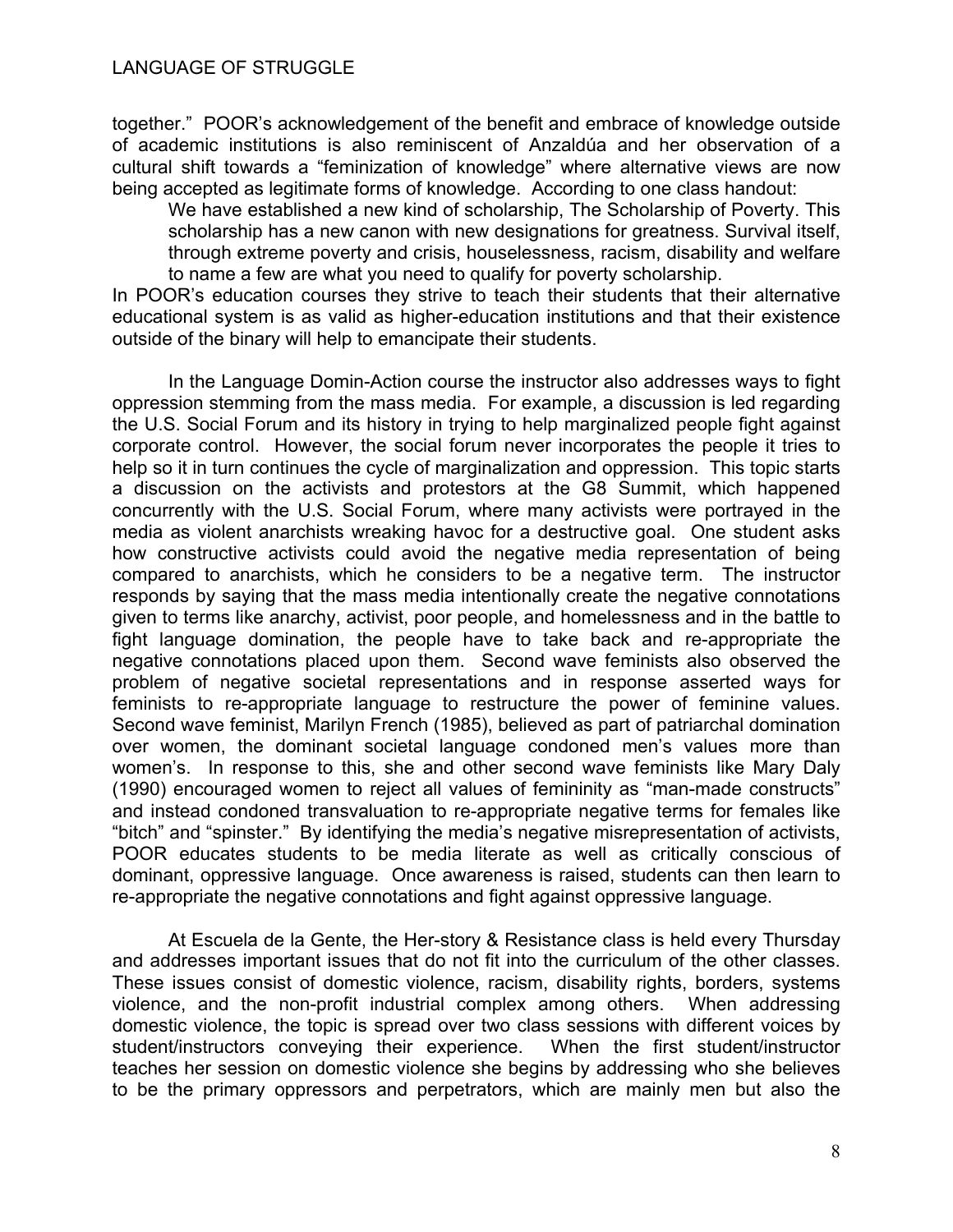government system and society in general. She also believes the victims are mainly women and that domestic violence happens in all ethnic groups. In her discussion, the student/instructor addresses the systematic oppression of beaten women who she believes are viewed as jealous, incapable and unworthy in the court system. Based on her experience with domestic violence and the court system, she feels women struggle to have their rights upheld in the courts and are often the losers in court battles. By sharing her experience she allows others to see how domestic violence and systematic oppression have affected her life but she does not address how to create liberation from this oppression. To overcome this, some second wave feminists discourage a frame of mind that encourages binary thinking (oppressor/victim) and instead encourage women to "overthrow the categories that entrap women (and men) in rigid roles" (Tong, 2009, p. 91). Jean Bethke Elshtain asserts that to re-appropriate language and break from the patriarchal binary women must not fall into the trap of categorical roles. According to Elshtain, roles "are simplistic definitions that make every man an exploiter and oppressor and every woman a victim. The fact is, not every women is a victim and not every man is an exploiter and oppressor" (Tong, 2009, p. 91). Although POOR helps to raise awareness of certain types of oppression and provides some ways of thinking that re-appropriate language, there are still areas where it can improve in order to break out of language domination.

When the second student/instructor teaches the next session on domestic violence, she begins with a skit featuring her and a male student/instructor depicting her story of rape, abuse and child abandonment in her home country. The skit concludes by describing how her baby was taken by a type of child protective service in her home country and how she was deceived into signing papers giving her child away. After the skit, the student/instructor reads a poem that is disseminated to all of the students:

When you are or feel pregnant, fight for that life you carry in you [sp] womb!!! This is a gift form [sp] God, even though you don't believe it. We are Single Mothers, Humble warriors. We have committed some errors, Very often we are threatened With fear, We do things we should not do, Forgive us God. Paining those who we most love in this life.

As the student/instructor concludes the poem she pauses frequently and cries intermittently with responses of gasps and comments from the class. Discussion is then raised to the class who share personal stories of domestic violence or experiences where they have witnessed domestic violence between family members, giving examples of fathers vs. mothers, husbands vs. wives, and aunts vs. uncles. The class is then asked to raise their hands if they have witnessed or have been affected by domestic violence to which a majority of the students raise their hands.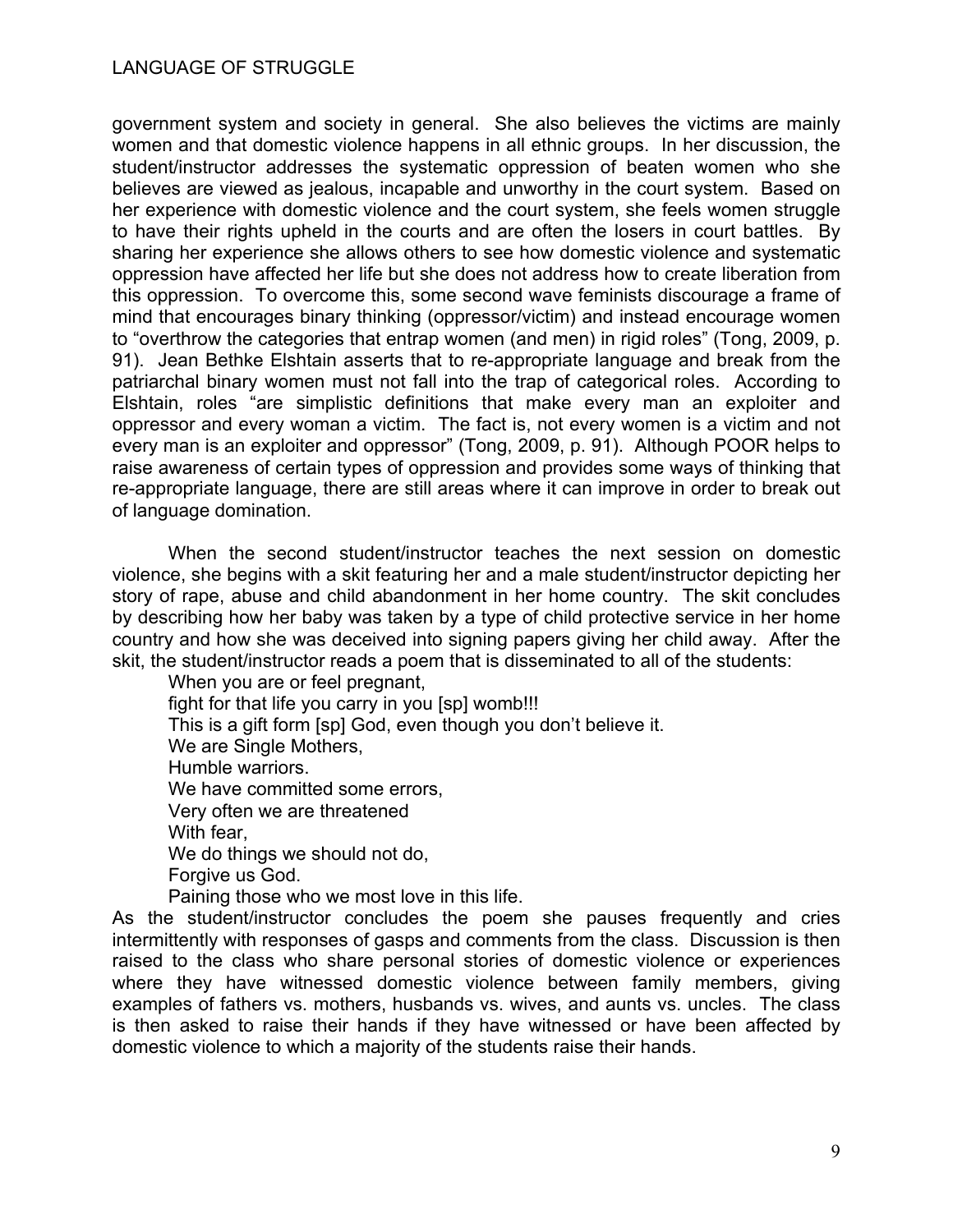In light of the heavy discussion and activity the class had unfolded one student suggests an activity to "lift" the student/instructor's burdens of domestic violence and to lift her spirit by having everyone in the class lift her off the floor and hold her for a few minutes in a moment of silence. The enactment and embracement of the student/instructor's experience recalls Anzaldúa's emphasis on lived experience. In order for the students to move beyond their victimization from domestic violence and break out of patriarchal oppression they needed to relive their experience by sharing it with others and vicariously enacting it with the student/instructor. Due to the fact that so many people in the class had been affected by domestic violence it was brought up repeatedly in other classes when students worked on assignments in articulating their struggle. By embracing and recalling this experience, students were able to articulate voice from a domestic violence victim perspective.

Another topic addressed in the Her-story & Resistance classes is disability rights. A disabled instructor leads the discussion on disability rights and the lack of history of disabled people in public schools. He shares a story about his personal experience with racism and how most African Americans in his community bonded together to fight racism. However, he was excluded from this solidarity because he was not solely an African American but a disabled African American and had no one he could relate to. He then speaks about the history of the disabled rights movement and how, historically, disabled people were ostracized from communities and locked away from society but through the disabled rights movement are beginning to fight for their human rights. The importance of parents educating their disabled children about the history of disabled people and the disabled rights movement is emphasized because of its absence in public school curricula. The instructor also addresses the importance of everyone's history being incorporated into formal and informal educational institutions, asserting that value judgments should not be placed on personal histories. The discussion is then opened to the class and addresses what is "normal" and what society dictates normal should be. By establishing standards for normality the binary is upheld and value is placed on what is deemed normal, therefore devaluing anything lying outside of normality. The instructor encourages students to think outside of this binary by embracing all people despite their placement in the binary value system.

In this course emphasis is placed on transvaluation and the importance of changing the value structure of social institutions for the inclusion of everyone. A poststructuralist feminist perspective is helpful in examining this example. Luce Irigaray (2009) argues that we only know women's experience through a patriarchal lens. Due to this we can never know the true experience of the woman. However, to convey the feminine experience we must create a feminine-feminine (versus masculine-feminine) language in which women's experience can be accurately communicated. This concept can also be applied to POOR in which the instructor argues for the sharing of knowledge of disabled people by disabled people. By allowing disabled people to have a voice in the educational systems and within society their history can be legitimized and their struggle can be communicated in their own language, not the dominant oppressive language.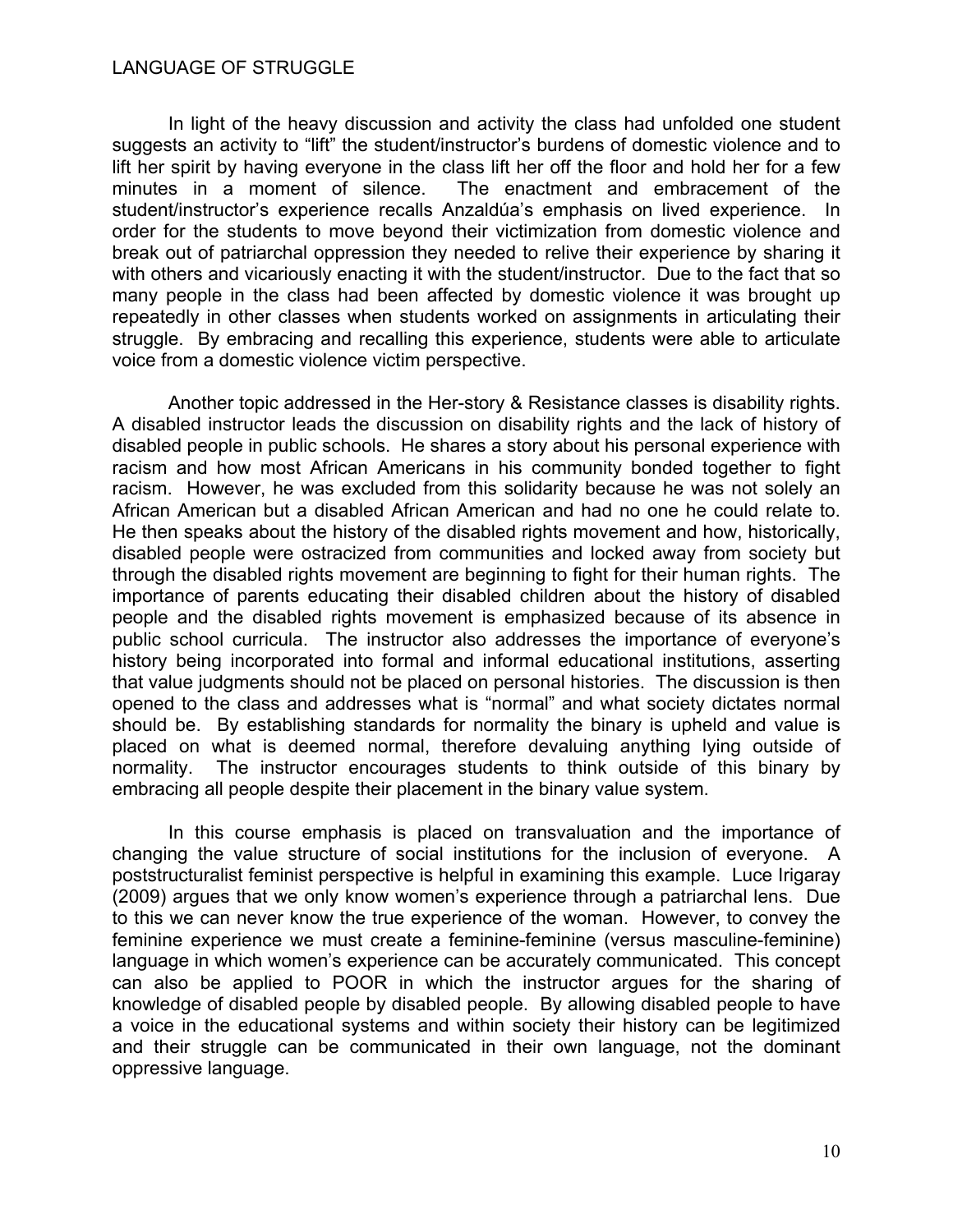Another topic that was addressed in the Her-story & Resistance classes is the concept of borders. Because so many students had crossed a physical border in their journey to come to America many students are most familiar with this concept of border. However, the instructor reminds students that borders are comprised of many things to include physical, emotional, mental, sexual and spiritual borders. The instructor then asks the class to talk about moments in their lives where they have crossed borders. A student talks about her journey across heritage borders. When growing her dreads out naturally she received a negative reaction from her friends for embracing her ethnicity. The experience made her realize which friends were true friends and which were not. Another student shares her experience of crossing mental borders. After being clinically labeled insane, she struggled to make new friends while she was receiving medical treatment. One instructor addresses community borders and the struggle she endured when moving from Oakland to Berkeley and the racism/classism she faced from her new neighbors. Lastly, another student addresses physical borders when she had to cross two national borders to come to America while realizing she was pregnant. She says she would have never made the journey if she had known before because it was so dangerous. Overall, the issue of borders is very sensitive for some people, evoking tears and heart-breaking stories. At the end of the class the instructor asks everyone to keep in mind that borders not only exist physically but metaphorically as well and we all struggle with crossing our own borders.

The concept of borders is reminiscent of Anzaldúa's book *This Bridge We Call Home* (2002) and her identification of crossing mental borders and barriers of experience. In asking the students to share their experience of crossing borders, the instructor is helping them to not only identify what borders exist in their life but how to bridge those borders as well. This example is also relevant to Marxist feminist concepts of alienation. In identifying oneself on either side of the border, there is an element of alienation from those on the other side of the border. In Marxist feminist literature this alienation stems from women's alienation from others due to their subservience (Tong, 2009). In this course, however, the concept of alienation helps analyze how alienation is created through the existence of borders and how the students can traverse these borders and create emancipation.

Revolutionary ideologies are discussed at leisure throughout the office and consume a good portion of quotidian conversations that occur outside of formal classes as well. The understanding and penetration of these ideologies in the students' dialogue are shown towards the end of the Escuela de la Gente session. For example, on the last day the instructor addresses corporate media infiltration to which one student says, "People fear for themselves and don't realize they should fear corporations, the wealthy, etc. It's easier to fear people than corporations like immigrants, welfare mothers, etc." To which the instructor responds, "It's easier to fight united than as individual people." Another student states, "Poor people never get a voice so it's easier to target us," to which the instructor responds, "Poor people do have a voice but nobody wants to listen." Another example is seen when one student presents the draft version of her slam bio and addresses her struggle to fight oppression: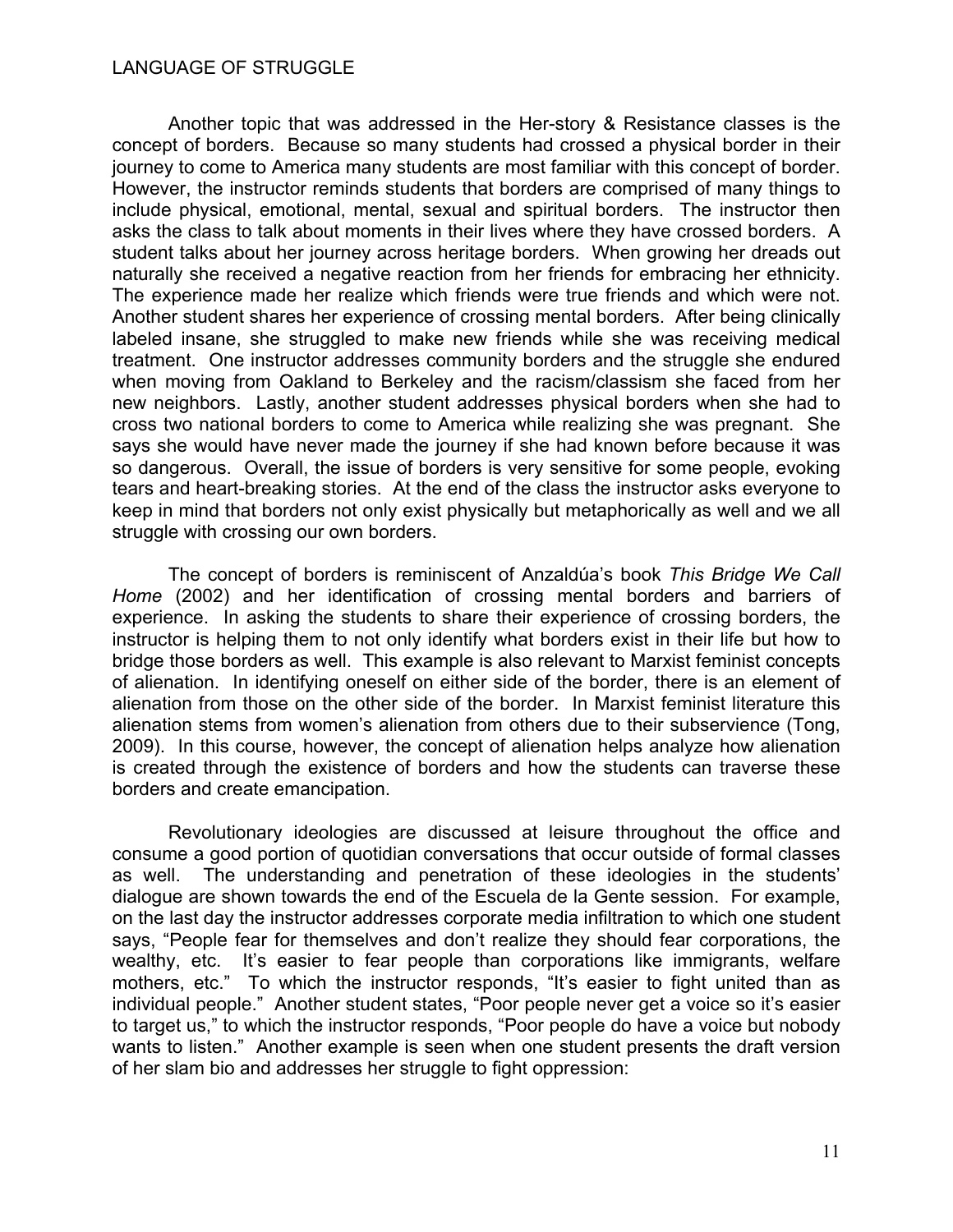Soy Lucia<sup>\*</sup>, madre soltera. Luchando y viviendo por un mundo sin fronteras ni racismo o pobreza. LUCHA MUJER, SIGUE LUCHANDO!!! (*I am Lucia\* , single mother. Fighting and living in a world without boundaries without racism or poverty. FIGHT WOMEN, KEEP FIGHTING!!!)*

After reading her slam bio, the student adds an explanation that she struggles to fight against the racism and oppression of her Caucasian, female employer. This dialogue shows how POOR helps students identify their place in the patriarchal binary but also how they can oppose the binary through language re-appropriation and defiance.

## **CONCLUSION**

Towards the end of the summer session, I noticed a visible transformation in students and the language they used. Shy students that were reluctant to speak at the beginning of summer rose to the challenge and spoke at the front of protests and press conferences, speaking a revolutionary language. As critical, revolutionary scholarship was espoused through the program students learned to not only become media literate of the media they consume but also how to speak in a language that would no longer subject them to language domination and oppression by commercial media. Through each of the courses techniques for language re-appropriation like embracing experience and transvaluation, were taught to and enacted by the students. The instructors not only disseminated this knowledge but also embraced it through their actions with POOR Magazine.

Through the example of POOR we see how community media can facilitate revolutionary learning and knowledge sharing that help oppressed people break through the binary structure. Learning techniques of re-appropriation help students articulate their voice and create a language of struggle that accurately reflects their experience. By using feminist literature as a theoretical lens it widens its applicability in scholarly research to help examine the emancipation of other oppressed groups as well. Varying feminist perspectives provide an essential toolkit for analyzing how oppressed groups can break through barriers of oppression and make progress towards emancipation. Overall, through the re-appropriation and creation of language that subverts language domination; oppressed people can break out of the patriarchal binary and oppressive structures and build an empowering language of struggle.

<sup>\*</sup> Name has been changed.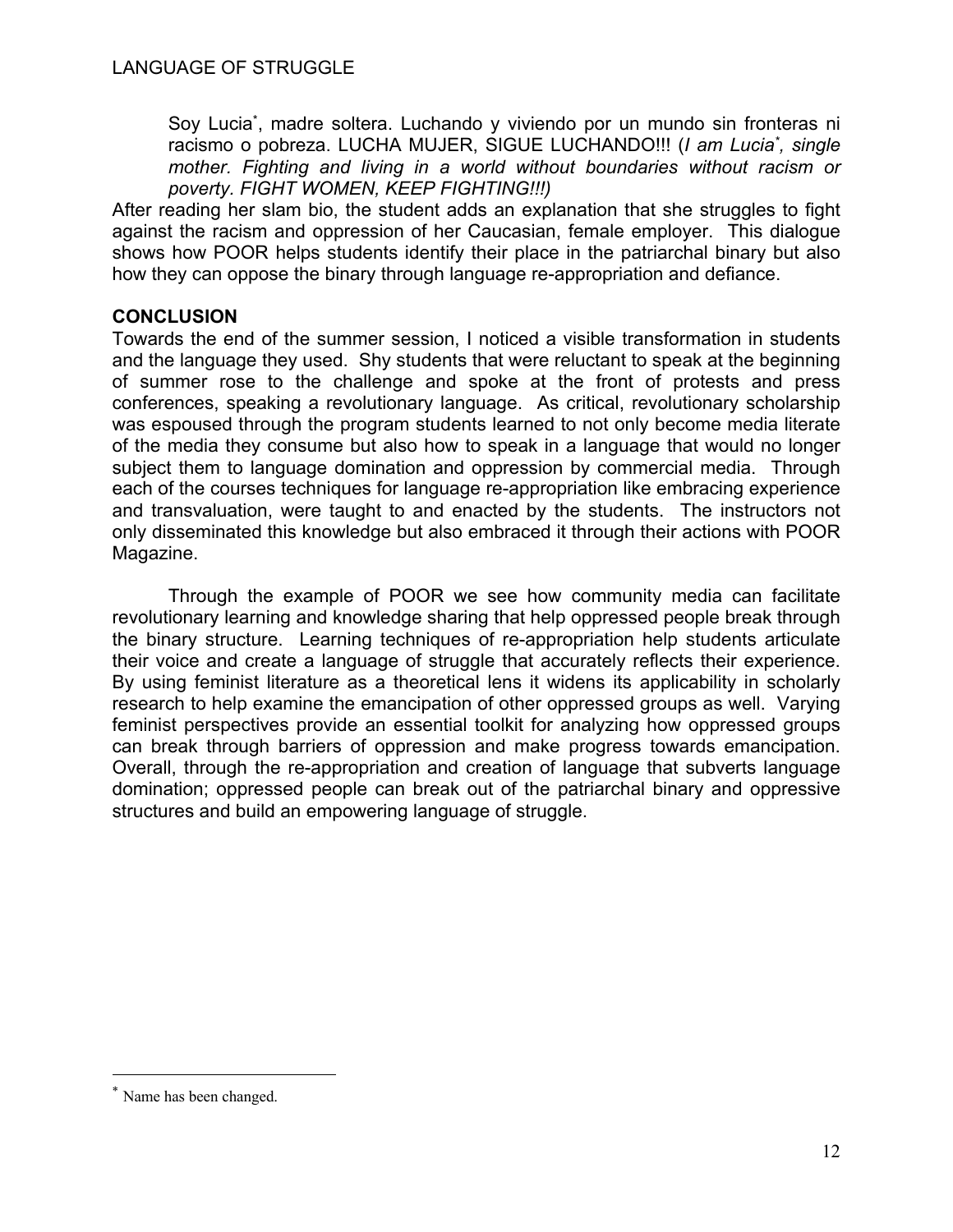## **REFERENCES**

- Angola 3 News. (2010, March 25). *Media justice and the crime of poverty -- An interview with Tiny from POOR Magazine*. Retrieved May 12, 2010 from http://www.indybay.org/newsitems/2010/03/25/18642936.php
- Anzaldúa, G.E. (2002). *This bridge we call home: Radical visions for transformation*. New York: Routledge.
- Chomsky, N. (2002). *Media Control: The Spectacular Achievements of Propaganda* (2nd ed.). Canada: Open Media.
- Cixous, H., & Clment, C. (1986). Sorties. In *The newly born woman* (B. Wing trans.). Minneapolis, MN: University of Minnesota.
- Crump, M. (2010, July 15). A poor people-led revolution: The POOR Magazine story. *San Francisco Bayview*. Retrieved November 30, 2010 from http://sfbayview.com/2010/a-poor-people-led-revolution-the-poor-magazine-story/
- Daly, M. (1990). *Gyn/ecology: The metaethics of radical feminism*. Boston, MA: Beacon.

Derrida, J. (1980). *Writing and difference*. Chicago, IL: University of Chicago.

- Freire, P. (2005). *Pedagogy of the oppressed* (30<sup>th</sup> Anniversary ed.). New York: Continuum.
- French, M. (1985). *Beyond power: On women, men and morals*. New York: Summit Books.
- Gramsci, A. (1971). The intellectuals. From *Prison notebooks*. International Publisher.
- Haraway, D. (2009). A cyborg manifesto: Science, technology, and socialist-feminism in the late twentieth century. In W. Kolmar and F. Bartkowski's (Eds.) *Feminist theory: A reader*. New York: McGraw-Hill.
- Hartmann, H. (2009). The unhappy marriage of Marxism and feminism: Towards a more progressive union. In W. Kolmar and F. Bartkowski's (Eds.) *Feminist theory: A reader*. New York: McGraw-Hill.
- Herman, E.S., & Chomsky, N. (2002). *Manufacturing Consent: The Political Economy of the Mass Media*. New York: Pantheon.
- Irigaray, L. (1999). He who risks life itself. In M. Whitford (Ed.) *The Irigaray reader*. Malden, MA: Blackwell.
- Irigaray, L. (2009). This sex which is not one. In W. Kolmar and F. Bartkowski's (Eds.) *Feminist theory: A reader*. New York: McGraw-Hill.
- Marx, K. (1978). *The German ideology*. Norton & Co.
- POOR Magazine. (2010). *POOR's mission*. Retrieved May 10, 2010 from http://www.poormagazine.com/index.html.
- Rodríguez, C. (2001, November). Shattering butterflies and amazons: Symbolic constructions of women in Columbian development discourse. *Communication Theory, 11*(4), p. 472-494.
- Rodríguez, C. (2002, May). Citizens' media and the voice of the angel/poet. *Media International Australia Incorporating Culture and Policy, 103*, p. 78-87.
- Singer, J.B. (2009, Spring). Ethnography. *J&MC Quarterly, 86*(1), p. 191-198.
- Strauss, A., & Corbin, J. (1990). *Basics of qualitative research: Grounded theory procedures and techniques*. Newbury Park, CA: Sage.
- Strier, R. (2006). Anti-oppressive research in social work: A preliminary definition. *British Journal of Social Work*. doi:10.1093/bjsw/bcl062